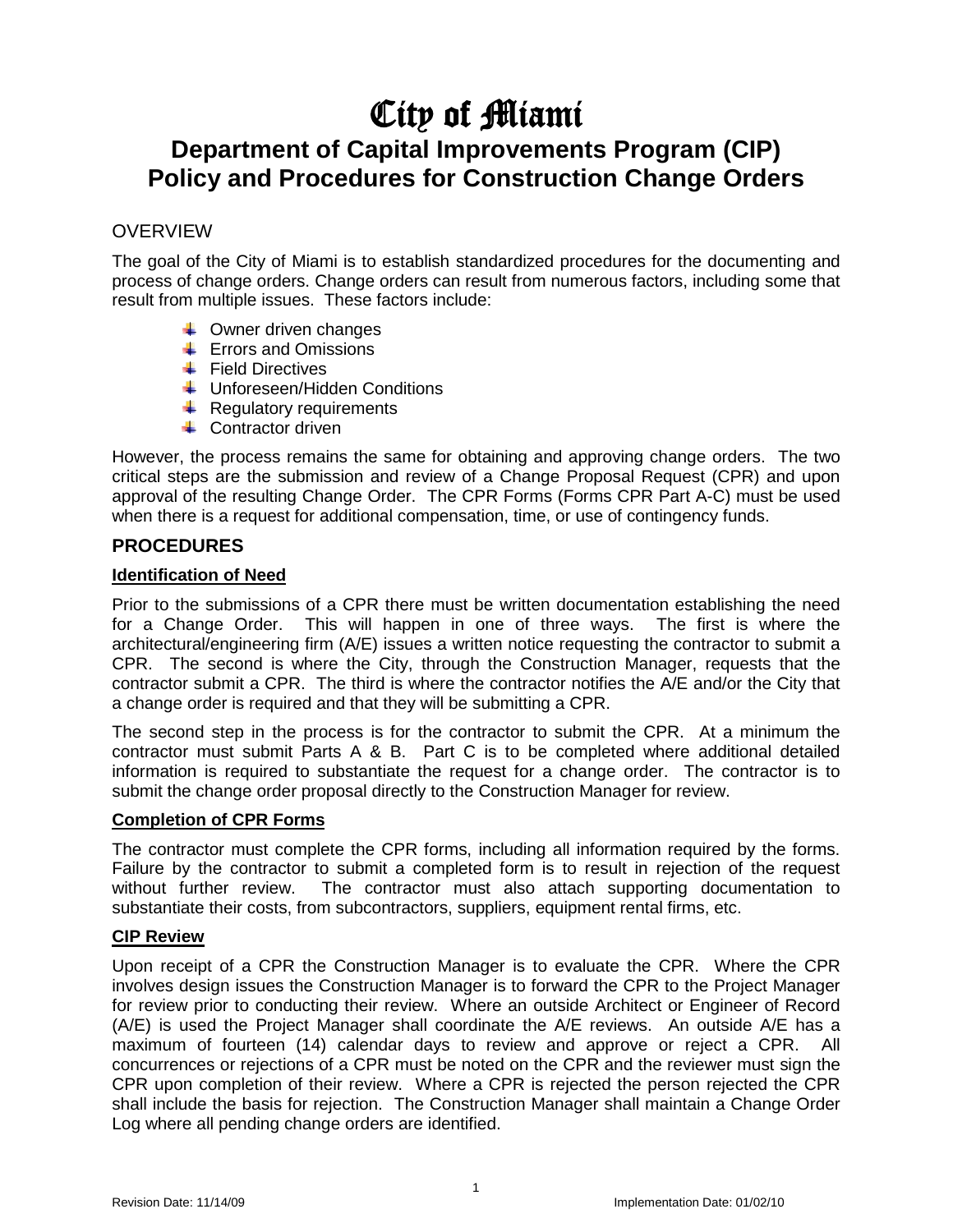When required the Project Manager shall review the CPR and accept or reject the CPR within five (5) calendar days, unless A/E review is required. The Construction Manager shall have ten (10) days to review the CPR. As part of the review process the Construction Manager, in conjunction with the Project Manager, shall determine the reason for the CPR, which shall be noted on the CPR.

Upon completion of the review for a rejected CPR the Construction Manager shall forward a written response to the contractor detailing the reasons why the CPR has been rejected. The rejected CPR and a copy of the rejection letter are to be placed in the project file.

Upon concurrence with the CPR the Construction Manager is to complete the Change Order Form (Form CO) and forward the CPR and Change Order to their Team Leader for review. See below for procedure for completion of the Change Order Form. The Team Leader is to complete his/her review within three (3) calendar days. Where the Team Leader rejects the CPR and/or Change Order the Team Leader shall note the rejection on the form, sign and return the CPR and Change Order to the Construction Manager for further action, which may include, correcting information or rejecting and returning the CPR to the Contractor. Upon concurrence with the CPR the Team Leader shall note the concurrence, sign the CPR and forward to the Assistant Director for review. The Assistant Director shall review and note whether he/she is rejecting or concurring with the CPR and/or Change Order, sign the form and return the CPR to the Team Leader for appropriate action. All rejections must include the basis for rejection of either the CPR or Change Order Form. The Assistant Director shall complete his/her review within three (3) calendar days.

#### **Change Order Approval and Acceptance**

Upon acceptance of the Change Order the Assistant Director will determine the requirements for execution. If City Commission approval is not required the Team Leader will forward three copies of the Change Order Form to the contractor for signature and advise the contractor if they have to update their bonds or insurance. Upon receipt of the executed Change Order Form and any required updated bonds and insurance the Change Order and all supporting documentation is to be forwarded to the Assistant Director who will execute the Change Order and forward the Change Order to the Director for signature. Upon signature by the Director the executed copies will be returned to the Team Leader. The Team Leader shall forward one original of the Change Order to the contractor The Project Manager will notify the Finance Section that a new or revised purchase order is required. If a Notice to Proceed (NTP) is required the Construction Manager will prepare the NTP letter for the Assistant Director's signature. The NTP will be issued upon notification from the Finance Section that a purchase order has been issued or revised.

Where the Change Order requires City Commission approval the Construction Manager will notify the Contracts Section that the required legislative documents need to be prepared and submitted. The Construction Manager will assist the Contracts Section in preparing the necessary legislation. Upon approval of the City Commission the procedures outlined above will be followed.

#### **Change Order Form**

As stated above the Change Order form is to be drafted when the Assistant Director and submitted with the CPR to the Team Leader. All spaces on the form are to be completed. Where there are multiple items in the change order the items are to be listed separately on the form. If there is insufficient space and attachment is to be used. The Change Order form is not to be signed by the Contractor until all required approvals have been obtained.

In the Reasons for Change section the basis for the change is to be noted. Where there is only one reason that reason is to be identified with an "X". Where there are multiple reasons each reason is to be given a number. The corresponding number is then to be placed at the end of